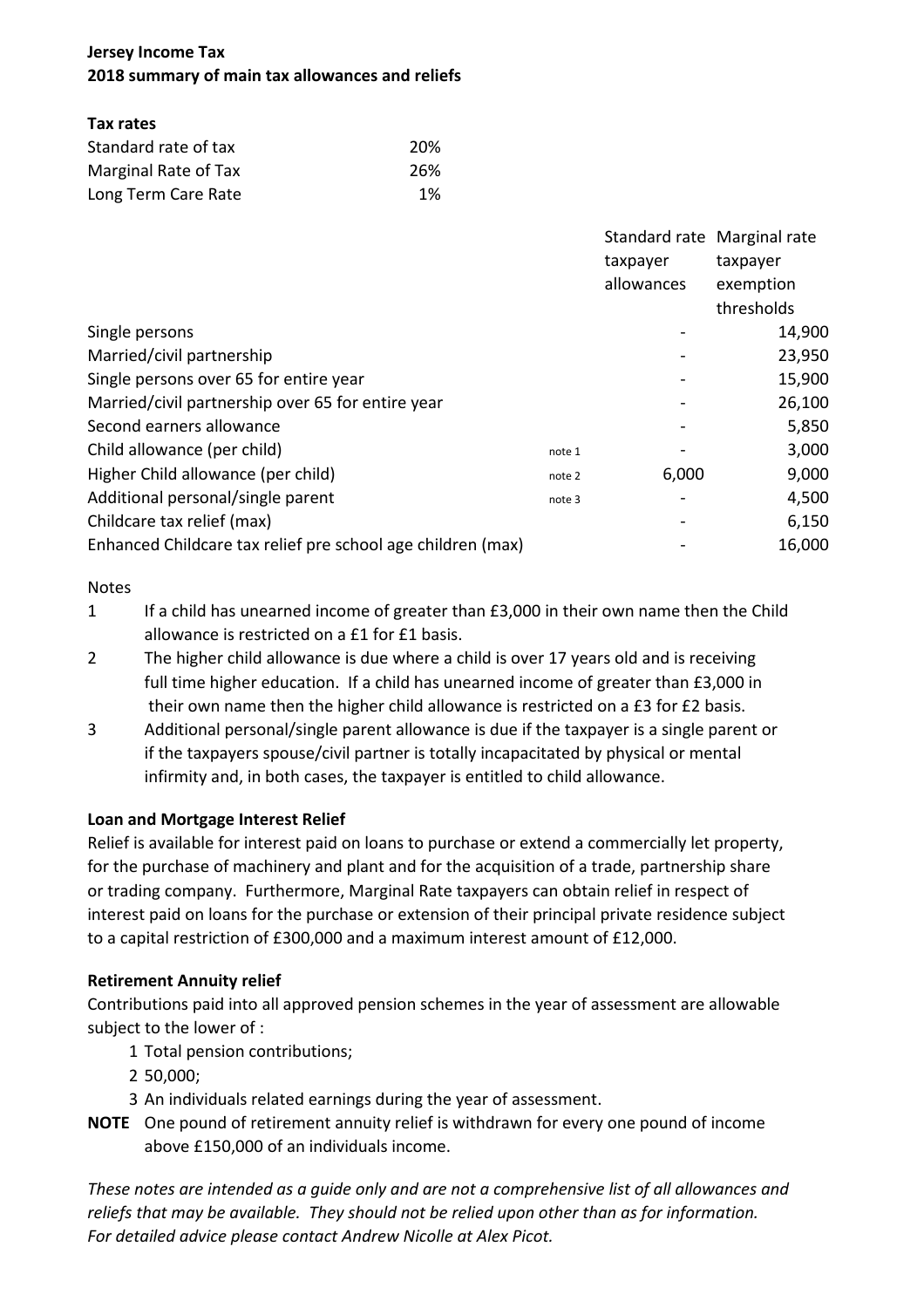# **Jersey Income Tax Changes introduced by the 2018 budget**

#### **Exemption thresholds**

Small increase in certain income tax exemption thresholds and retain tax allowances at same level as 2017 other than child allowance and additional personal allowance which have been removed completely for standard rate taxpayers.

#### **2018 tax allowances and reliefs**

Child allowance and additional personal allowance no longer available for standard rate taxpayers.

Maximum mortgage interest relief for marginal rate taxpayers reduced to £12,000.

## **Significant changes introduced by budgets since 2012**

## **2017 budget**

Maximum mortgage interest relief for marginal rate taxpayers reduced to £13,500.

Enhanced child care relief for pre school children increased to £16,000.

## **2016 budget**

Enhanced child care relief for pre school children increased to £14,000.

Benefits in kind exemption reduced from £1,000 to £250.

Tax relief for people not resident in Jersey who are in receipt of income from Jersey removed.

Statement made that mortgage interest relief is to be phased out over 10 years starting in 2017.

Statement made that 10% pension relief granted to standard rate tax payers in receipt of pensions from certain overseas jurisdictions to cease from 2017.

£1,000 per child and £1,5000 respectively for standard rate taxpayers. Also confirmed that these allowances are to be phased out over time.

#### **2015 budget**

Mortgage interest relief capped at £15,000.

Double taxation relief credit extended to marginal rate taxpayers.

*These notes are intended as a guide only and are not a comprehensive list of all allowances and reliefs that may be available. They should not be relied upon other than as for information. For detailed advice please contact Andrew Nicolle at Alex Picot.*